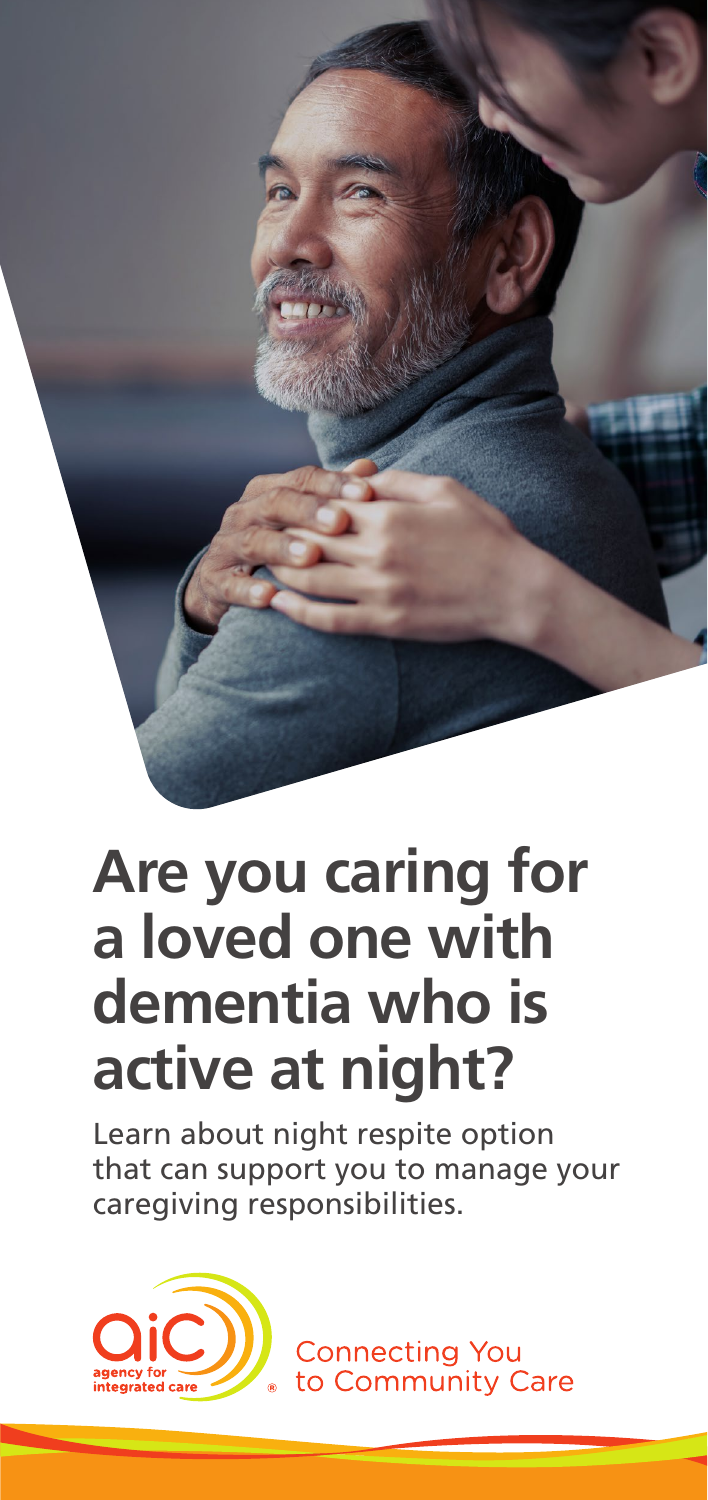# **What is Night Respite?** Night Respite Service

Night Respite is an overnight respite option for caregivers of persons with dementia displaying sundowning behaviour. This gives them some time off from night-time caregiving duties.

Night Respite engages persons with dementia meaningfully during the session, while providing assistance with activities of daily living. It also educates caregivers on managing sundowning behaviours.



# **What is Sundowning?**

Sundowning is the worsening of behavioural difficulties towards the end of the day. Symptoms include restlessness, agitation, suspicious behaviour, disorientation, visual and auditory hallucinations, and difficulties sleeping at night.

This often occurs in the moderate to severe stages of dementia, and may be challenging for caregivers to manage.



Monday to Friday, from 7pm to 7am

 $\blacksquare = \blacksquare$ 

Transport can be provided if needed

Government subsidies for Singaporeans and Permanent Residents are available

# **How to apply for Night Respite?**



#### **Enquiry**

You can find out more about Night Respite at **AIC Links**, **visit www.aic.sg** or **call AIC Hotline 1800-650-6060**.



## **Application**

Scan the QR code for the application form and submit to **careinmind@aic.sg**



## **Enrolment**

If you are eligible, AIC will connect you with the Night Respite service provider.

The service provider will conduct a pre-admission assessment with you and your loved one to determine your care needs.